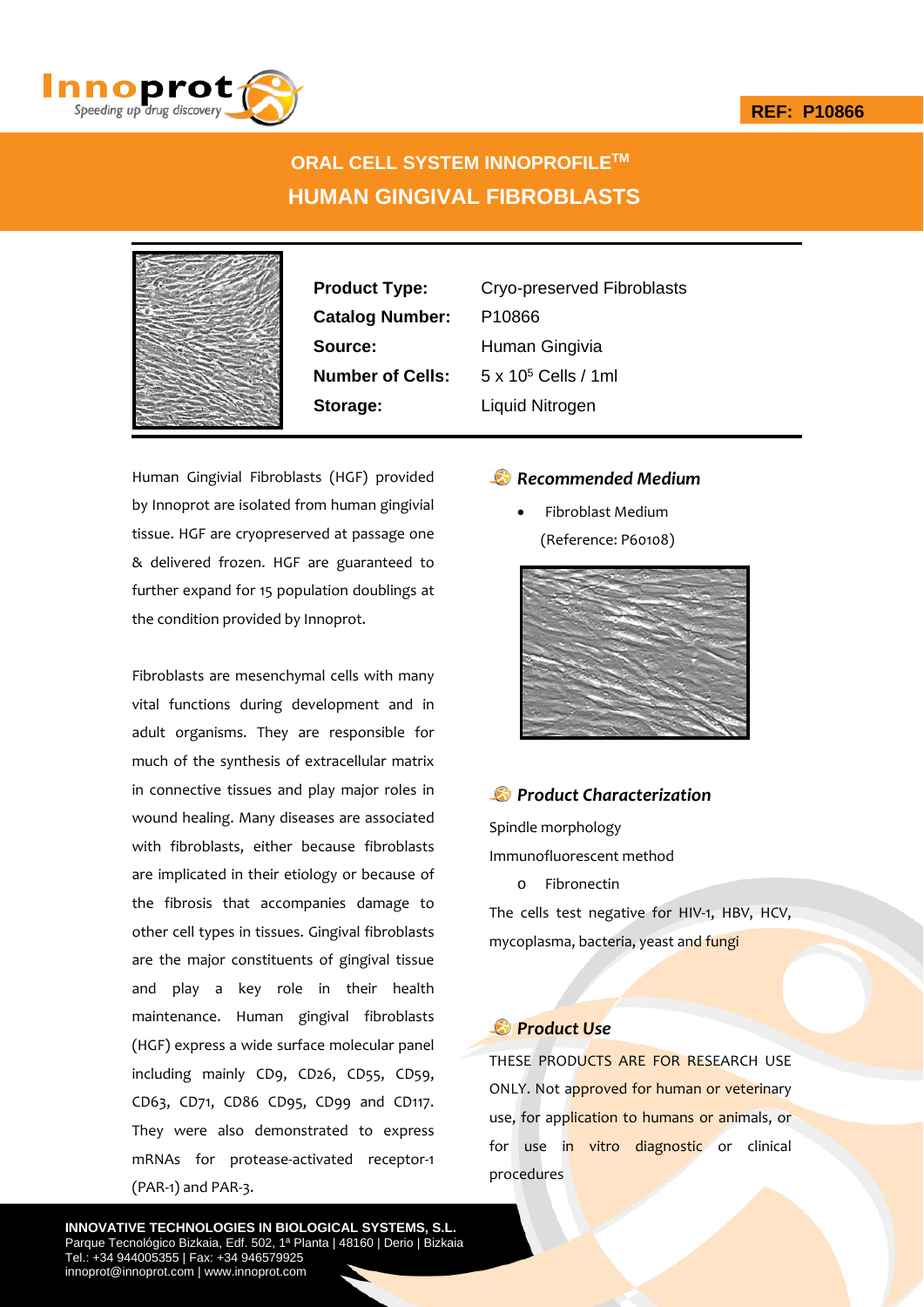

# **INSTRUCTIONS FOR CULTURING CELLS**

*IMPORTANT*: Cryopreserved cells are very delicate. Thaw the vial in a 37 ºC waterbath and return them to culture as quickly as possible with minimal handling!

#### **Set up culture after receiving the order:**

- 1. Prepare a poly‐L‐lysine‐coated culture vessel (2 μg/cm<sup>2</sup>, T-75 flask is recommended). Add 10 ml of sterile water to a T‐75 flask and then add 150 μl of poly‐L‐lysine stock solution (1 mg/ml). Leave the vessel in a 37ºC incubator overnight (or for a minimum of one hour).
- 2. Prepare complete medium. Decontaminate the external surfaces of medium bottle and medium supplement tubes with 70% ethanol and transfer them to a sterile field. Aseptically transfer supplement to the basal medium with a pipette. Rinse the supplement tube with medium to recover the entire volume.
- 3. Rinse the poly‐L‐lysine‐coated vessel twice with sterile water and then add 15 ml of complete medium. Leave the vessel in the sterile field and proceed to thaw the cryopreserved cells.
- 4. Place the frozen vial in a 37ºC water bath. Hold and rotate the vial gently until the contents completely thaw. Promptly remove the vial from the water bath, wipe it down with 70% ethanol, and transfer it to the sterile field.
- 5. Carefully remove the cap without touching the interior threads. Gently resuspend and dispense the contents of the vial into the equilibrated, poly‐ L‐lysine‐coated culture vessel. A seeding density of 5,000 cells/cm2 is recommended.
- Note: Dilution and centrifugation of cells after thawing are not recommended since these actions are more harmful to the cells than the effect of residual DMSO in the culture. It is also important that cells are plated in poly‐L‐lysine‐coated culture vessels to promote cell attachment.
- 6. Replace the cap or lid of the culture vessel and gently rock the vessel to distribute the cells evenly. Loosen cap, if necessary, to allow gas exchange.
- 7. Return the culture vessel to the incubator.
- 8. For best results, do not disturb the culture for at least 16 hours after the culture has been initiated. Refresh culture medium the next day to remove residual DMSO and unattached cells, then every other day thereafter.

### **Maintenance of Culture:**

- 1. Refresh supplemented culture medium the next morning after establishing a culture from cryopreserved cells.
- 2. Change the medium every three days thereafter, until the culture is approximately 70% confluent.
- 3. Once the culture reaches 70% confluency, change medium every other day until the culture is approximately 90% confluent.